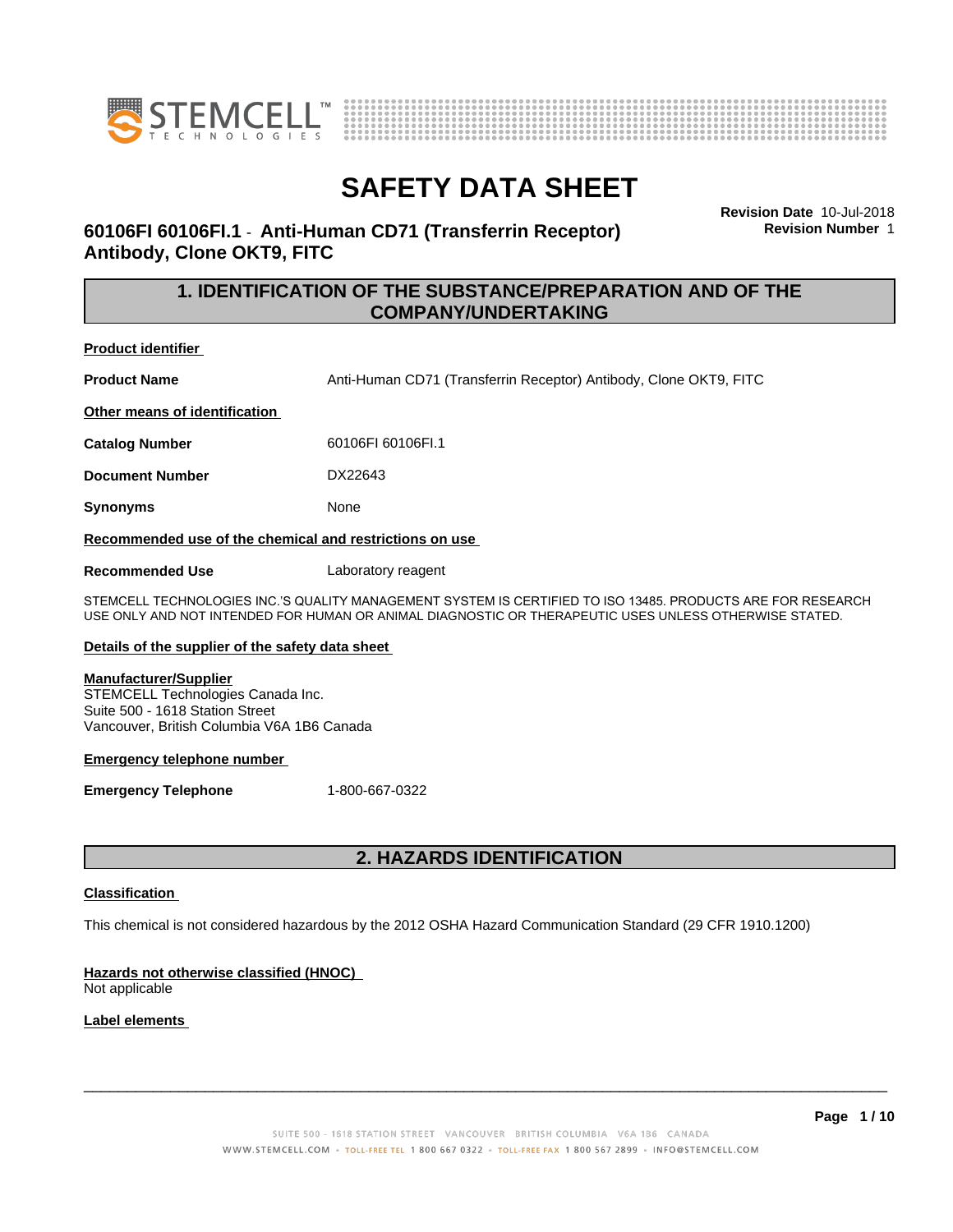



### \_\_\_\_\_\_\_\_\_\_\_\_\_\_\_\_\_\_\_\_\_\_\_\_\_\_\_\_\_\_\_\_\_\_\_\_\_\_\_\_\_\_\_\_\_\_\_\_\_\_\_\_\_\_\_\_\_\_\_\_\_\_\_\_\_\_\_\_\_\_\_\_\_\_\_\_\_\_\_\_\_\_\_\_\_\_\_\_\_\_\_\_\_ **Revision Date** 10-Jul-2018 **60106FI 60106FI.1** - **Anti-Human CD71 (Transferrin Receptor) Antibody, Clone OKT9, FITC**

**Revision Number** 1

| <b>Hazard statements</b> | Not a hazardous substance or mixture according to the Globally Harmonized System (GHS)                           |                                      |
|--------------------------|------------------------------------------------------------------------------------------------------------------|--------------------------------------|
|                          | The product contains no substances which at their given concentration, are considered to be hazardous to health. |                                      |
| <b>Appearance Clear</b>  | <b>Physical state Liquid</b>                                                                                     | <b>Odor</b> No information available |

### **Other Information**

Not applicable

**Unknown acute toxicity** 0 % of the mixture consists of ingredient(s) of unknown toxicity

0 % of the mixture consists of ingredient(s) of unknown acute oral toxicity

0 % of the mixture consists of ingredient(s) of unknown acute dermal toxicity

0 % of the mixture consists of ingredient(s) of unknown acute inhalation toxicity (gas)

0 % of the mixture consists of ingredient(s) of unknown acute inhalation toxicity (vapor)

0 % of the mixture consists of ingredient(s) of unknown acute inhalation toxicity (dust/mist)

### **3. COMPOSITION/INFORMATION ON INGREDIENTS**

### **Substance**

Not applicable.

### **Mixture**

Not a hazardous substance or mixture according to the Globally Harmonized System (GHS)

\*The exact percentage (concentration) of composition has been withheld as a trade secret.

### **4. FIRST AID MEASURES**

### **Description of first aid measures**

**Inhalation** Remove to fresh air.

**Eye contact Rinse thoroughly with plenty of water for at least 15 minutes, lifting lower and upper eyelids.** Consult a physician.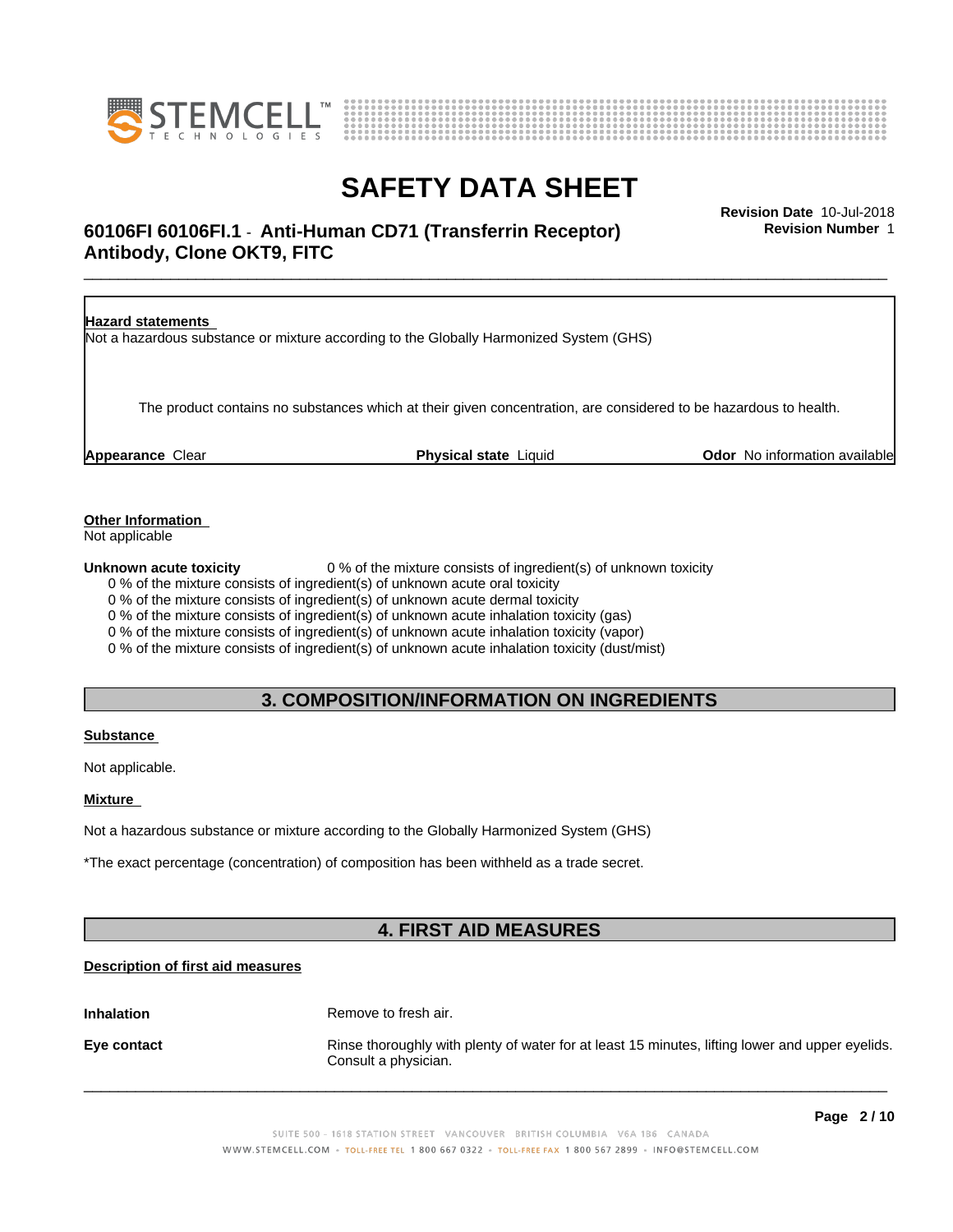



### \_\_\_\_\_\_\_\_\_\_\_\_\_\_\_\_\_\_\_\_\_\_\_\_\_\_\_\_\_\_\_\_\_\_\_\_\_\_\_\_\_\_\_\_\_\_\_\_\_\_\_\_\_\_\_\_\_\_\_\_\_\_\_\_\_\_\_\_\_\_\_\_\_\_\_\_\_\_\_\_\_\_\_\_\_\_\_\_\_\_\_\_\_ **Revision Date** 10-Jul-2018 **60106FI 60106FI.1** - **Anti-Human CD71 (Transferrin Receptor) Antibody, Clone OKT9, FITC**

**Revision Number** 1

| <b>Skin contact</b>                                                        | Wash skin with soap and water.                                                                             |  |
|----------------------------------------------------------------------------|------------------------------------------------------------------------------------------------------------|--|
| Ingestion                                                                  | Clean mouth with water and drink afterwards plenty of water.                                               |  |
| Most important symptoms and effects, both acute and delayed                |                                                                                                            |  |
| <b>Symptoms</b>                                                            | No information available.                                                                                  |  |
| Indication of any immediate medical attention and special treatment needed |                                                                                                            |  |
| Note to physicians                                                         | Treat symptomatically.                                                                                     |  |
|                                                                            |                                                                                                            |  |
|                                                                            | <b>5. FIRE-FIGHTING MEASURES</b>                                                                           |  |
| <b>Suitable Extinguishing Media</b>                                        | Use extinguishing measures that are appropriate to local circumstances and the<br>surrounding environment. |  |
| Unsuitable extinguishing media                                             | CAUTION: Use of water spray when fighting fire may be inefficient.                                         |  |
|                                                                            |                                                                                                            |  |
| Specific hazards arising from the<br>chemical                              | No information available.                                                                                  |  |

| Special protective equipment for | Firefighters should wear self-contained breathing apparatus and full firefighting turnout |
|----------------------------------|-------------------------------------------------------------------------------------------|
| fire-fighters                    | gear. Use personal protection equipment.                                                  |

### **6. ACCIDENTAL RELEASE MEASURES**

### **Personal precautions, protective equipment and emergency procedures**

**Personal precautions** Ensure adequate ventilation.

**Sensitivity to Static Discharge** None.

### **Environmental precautions**

**Environmental precautions** See Section 12 for additional Ecological Information.

### **Methods and material for containment and cleaning up**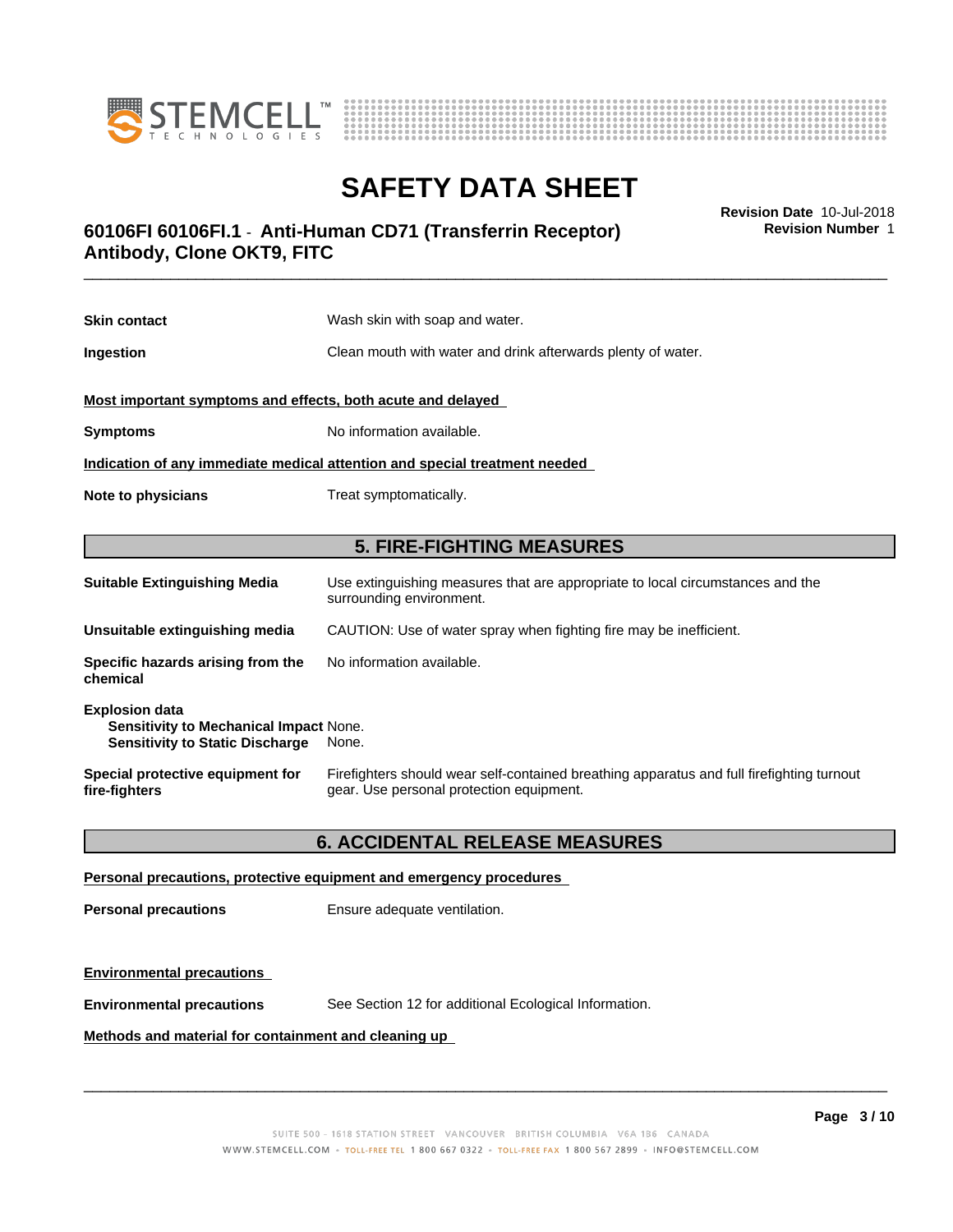



**Revision Number** 1

### \_\_\_\_\_\_\_\_\_\_\_\_\_\_\_\_\_\_\_\_\_\_\_\_\_\_\_\_\_\_\_\_\_\_\_\_\_\_\_\_\_\_\_\_\_\_\_\_\_\_\_\_\_\_\_\_\_\_\_\_\_\_\_\_\_\_\_\_\_\_\_\_\_\_\_\_\_\_\_\_\_\_\_\_\_\_\_\_\_\_\_\_\_ **Revision Date** 10-Jul-2018 **60106FI 60106FI.1** - **Anti-Human CD71 (Transferrin Receptor) Antibody, Clone OKT9, FITC**

| <b>Methods for containment</b>         | Prevent further leakage or spillage if safe to do so.                                |  |
|----------------------------------------|--------------------------------------------------------------------------------------|--|
| Methods for cleaning up                | Pick up and transfer to properly labeled containers.                                 |  |
| <b>Prevention of secondary hazards</b> | Clean contaminated objects and areas thoroughly observing environmental regulations. |  |

### **7. HANDLING AND STORAGE**

### **Precautions for safe handling**

**Advice on safe handling** Handle in accordance with good industrial hygiene and safety practice.

### **Conditions for safe storage, including any incompatibilities**

**Storage Conditions** Keep containers tightly closed in a dry, cool and well-ventilated place.

### **8. EXPOSURE CONTROLS/PERSONAL PROTECTION**

| <b>Control parameters</b>               |                                                                                                                                                                             |
|-----------------------------------------|-----------------------------------------------------------------------------------------------------------------------------------------------------------------------------|
| <b>Exposure Limits</b>                  | This product, as supplied, does not contain any hazardous materials with occupational<br>exposure limits established by the region specific regulatory bodies.              |
| <b>Appropriate engineering controls</b> |                                                                                                                                                                             |
| <b>Engineering controls</b>             | Showers<br>Eyewash stations<br>Ventilation systems.                                                                                                                         |
|                                         | Individual protection measures, such as personal protective equipment                                                                                                       |
| Eye/face protection                     | No special protective equipment required.                                                                                                                                   |
| Skin and body protection                | No special protective equipment required.                                                                                                                                   |
|                                         |                                                                                                                                                                             |
| <b>Respiratory protection</b>           | No protective equipment is needed under normal use conditions. If exposure limits are<br>exceeded or irritation is experienced, ventilation and evacuation may be required. |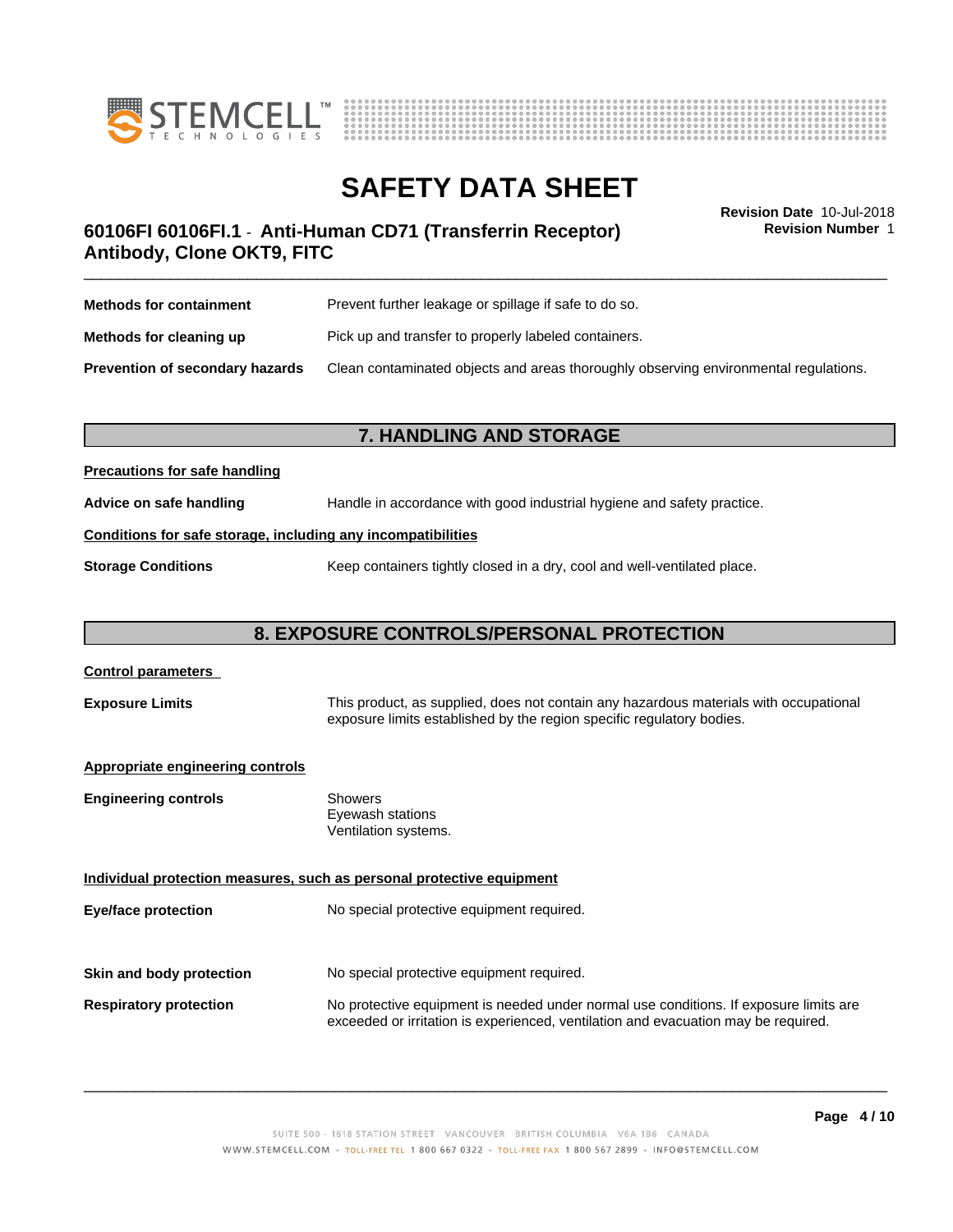



### \_\_\_\_\_\_\_\_\_\_\_\_\_\_\_\_\_\_\_\_\_\_\_\_\_\_\_\_\_\_\_\_\_\_\_\_\_\_\_\_\_\_\_\_\_\_\_\_\_\_\_\_\_\_\_\_\_\_\_\_\_\_\_\_\_\_\_\_\_\_\_\_\_\_\_\_\_\_\_\_\_\_\_\_\_\_\_\_\_\_\_\_\_ **Revision Date** 10-Jul-2018 **60106FI 60106FI.1** - **Anti-Human CD71 (Transferrin Receptor) Antibody, Clone OKT9, FITC**

**General hygiene considerations** Handle in accordance with good industrial hygiene and safety practice.

### **9. PHYSICAL AND CHEMICAL PROPERTIES**

| Information on basic physical and chemical properties |        |  |
|-------------------------------------------------------|--------|--|
| <b>Physical state</b>                                 | Liauid |  |

Appearance **Clear** 

**Explosive properties**<br> **Oxidizing properties**<br>
No information available **Oxidizing properties Property Remarks • Method Property Remarks • Method pH** No data available None known<br> **Melting point / freezing point** No data available None known **Melting point / freezing point** No data available None known<br> **Boiling point / boiling range** No data available None known **Boiling point / boiling range<br>Flash point Evaporation rate rate rate** No data available **None known Flammability (solid, gas)** No data available None known **Flammability Limit in Air Air 1988 1999 <b>1999 1999 <b>1999 1999 1999 1999 1999 1999 1999 1999 1999 1999 1999 1999 1999 1999 1999 1999 1999 1999 1999 1999 1999 1999 1999 Upper flammability limit:** No data available **Lower flammability limit:** No data available **Vapor pressure No data available None known Vapor density No data available and the Shown Relative density and the None known Relative density and None known Relative density No data available and the Shown None known**<br> **Water solubility No data available None known None known Water solubility Solubility in other solvents** No data available **None known**<br> **Partition coefficient** No data available None known<br>
None known **Partition coefficient**<br> **Autoignition temperature**<br>
No data available None None known<br>
None known **Autoignition temperature No data available None known**<br> **Decomposition temperature** No data available **None known**<br>
None known **Decomposition temperature** No data available<br> **Kinematic viscosity** No data available **Kinematic viscosity No data available None known**<br> **Notata available None known**<br>
Notata available **None known Dynamic viscosity No data available None known** 

**Other Information VOC** Content (%)

**Color** No information available **Odor** No information available **Odor threshold** No information available

**Flash points available None known** 

**Softening point** No information available **Molecular weight** No information available **Molecular formula No information available**<br>**VOC Content (%)** No information available **Liquid Density** No information available **Bulk density** No information available

### **10. STABILITY AND REACTIVITY**

**Reactivity No information available.** 

 $\overline{\phantom{a}}$  ,  $\overline{\phantom{a}}$  ,  $\overline{\phantom{a}}$  ,  $\overline{\phantom{a}}$  ,  $\overline{\phantom{a}}$  ,  $\overline{\phantom{a}}$  ,  $\overline{\phantom{a}}$  ,  $\overline{\phantom{a}}$  ,  $\overline{\phantom{a}}$  ,  $\overline{\phantom{a}}$  ,  $\overline{\phantom{a}}$  ,  $\overline{\phantom{a}}$  ,  $\overline{\phantom{a}}$  ,  $\overline{\phantom{a}}$  ,  $\overline{\phantom{a}}$  ,  $\overline{\phantom{a}}$ 

**Revision Number** 1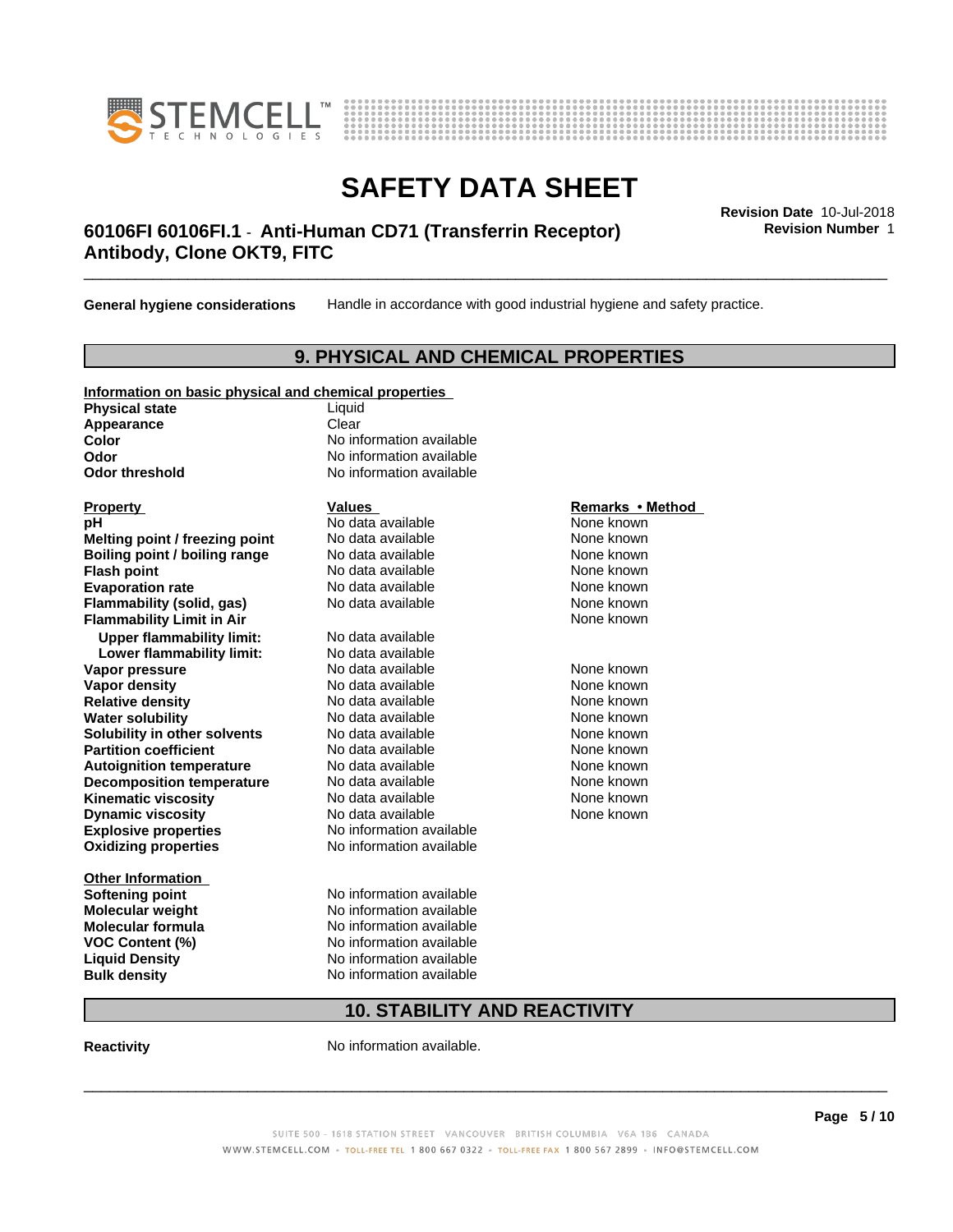



# **SAFETY DATA SHEET**<br>Revision Date 10-Jul-2018

### \_\_\_\_\_\_\_\_\_\_\_\_\_\_\_\_\_\_\_\_\_\_\_\_\_\_\_\_\_\_\_\_\_\_\_\_\_\_\_\_\_\_\_\_\_\_\_\_\_\_\_\_\_\_\_\_\_\_\_\_\_\_\_\_\_\_\_\_\_\_\_\_\_\_\_\_\_\_\_\_\_\_\_\_\_\_\_\_\_\_\_\_\_ **Revision Date** 10-Jul-2018 **60106FI 60106FI.1** - **Anti-Human CD71 (Transferrin Receptor) Antibody, Clone OKT9, FITC**

**Revision Number** 1

| <b>Chemical stability</b>                                               | Stable under normal conditions.           |
|-------------------------------------------------------------------------|-------------------------------------------|
| <b>Possibility of hazardous reactions</b> None under normal processing. |                                           |
| <b>Conditions to avoid</b>                                              | None known based on information supplied. |
| Incompatible materials                                                  | None known based on information supplied. |
|                                                                         |                                           |

**Hazardous decomposition products** None known based on information supplied.

### **11. TOXICOLOGICAL INFORMATION**

### **Information on likely routes of exposure**

### **Product Information**

| <b>Inhalation</b>                                                            | Specific test data for the substance or mixture is not available. |
|------------------------------------------------------------------------------|-------------------------------------------------------------------|
| Eye contact                                                                  | Specific test data for the substance or mixture is not available. |
| <b>Skin contact</b>                                                          | Specific test data for the substance or mixture is not available. |
| Ingestion                                                                    | Specific test data for the substance or mixture is not available. |
| Symptoms related to the physical, chemical and toxicological characteristics |                                                                   |
|                                                                              |                                                                   |

**Symptoms** No information available.

### **Numerical measures of toxicity**

### **Acute toxicity**

### **The following values are calculated based on chapter 3.1 of the GHS document** .

### **Unknown acute toxicity** 0 % of the mixture consists of ingredient(s) of unknown toxicity

0 % of the mixture consists of ingredient(s) of unknown acute oral toxicity

0 % of the mixture consists of ingredient(s) of unknown acute dermal toxicity

 $0$  % of the mixture consists of ingredient(s) of unknown acute inhalation toxicity (gas)

0 % of the mixture consists of ingredient(s) of unknown acute inhalation toxicity (vapor)

0 % of the mixture consists of ingredient(s) of unknown acute inhalation toxicity (dust/mist)

### **Delayed and immediate effects as well as chronic effects from short and long-term exposure**

**Skin corrosion/irritation** No information available.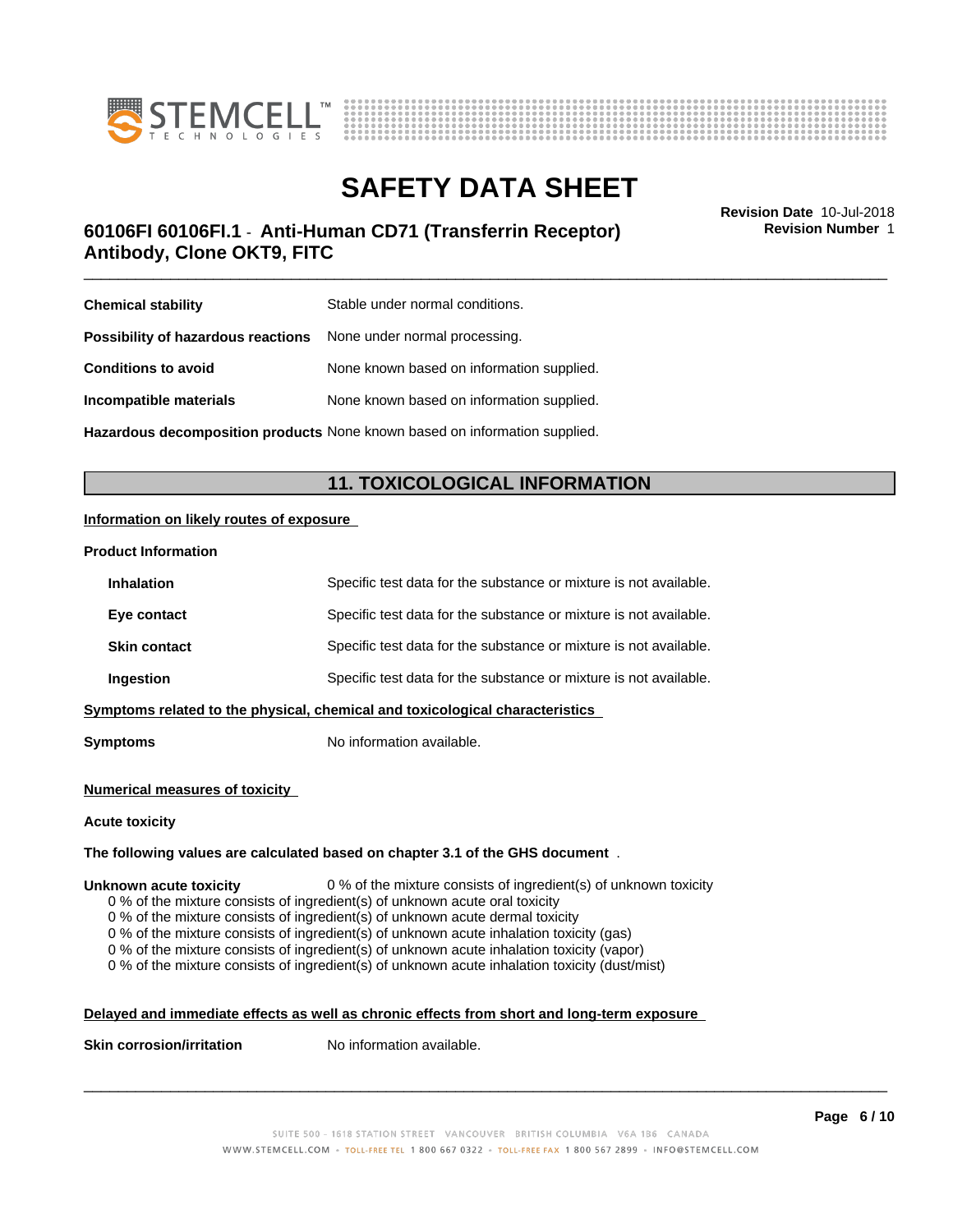



### \_\_\_\_\_\_\_\_\_\_\_\_\_\_\_\_\_\_\_\_\_\_\_\_\_\_\_\_\_\_\_\_\_\_\_\_\_\_\_\_\_\_\_\_\_\_\_\_\_\_\_\_\_\_\_\_\_\_\_\_\_\_\_\_\_\_\_\_\_\_\_\_\_\_\_\_\_\_\_\_\_\_\_\_\_\_\_\_\_\_\_\_\_ **Revision Date** 10-Jul-2018 **60106FI 60106FI.1** - **Anti-Human CD71 (Transferrin Receptor) Antibody, Clone OKT9, FITC**

| Serious eye damage/eye irritation | No information available. |
|-----------------------------------|---------------------------|
| Respiratory or skin sensitization | No information available. |
| Germ cell mutagenicity            | No information available. |
| Carcinogenicity                   | No information available. |
| <b>Reproductive toxicity</b>      | No information available. |
| <b>STOT - single exposure</b>     | No information available. |
| <b>STOT - repeated exposure</b>   | No information available. |
| <b>Aspiration hazard</b>          | No information available. |

### **12. ECOLOGICAL INFORMATION**

| <b>Ecotoxicity</b>            | ٠                                  |
|-------------------------------|------------------------------------|
| Persistence and degradability | No information available.          |
| <b>Bioaccumulation</b>        | There is no data for this product. |
| Other adverse effects         | No information available.          |

### **13. DISPOSAL CONSIDERATIONS**

| Waste treatment methods                |                                                                                                                    |  |
|----------------------------------------|--------------------------------------------------------------------------------------------------------------------|--|
| Waste from residues/unused<br>products | Dispose of in accordance with local regulations. Dispose of waste in accordance with<br>environmental legislation. |  |
| Contaminated packaging                 | Do not reuse empty containers.                                                                                     |  |
| <b>US EPA Waste Number</b>             | P <sub>105</sub>                                                                                                   |  |

### **14. TRANSPORT INFORMATION**

**Revision Number** 1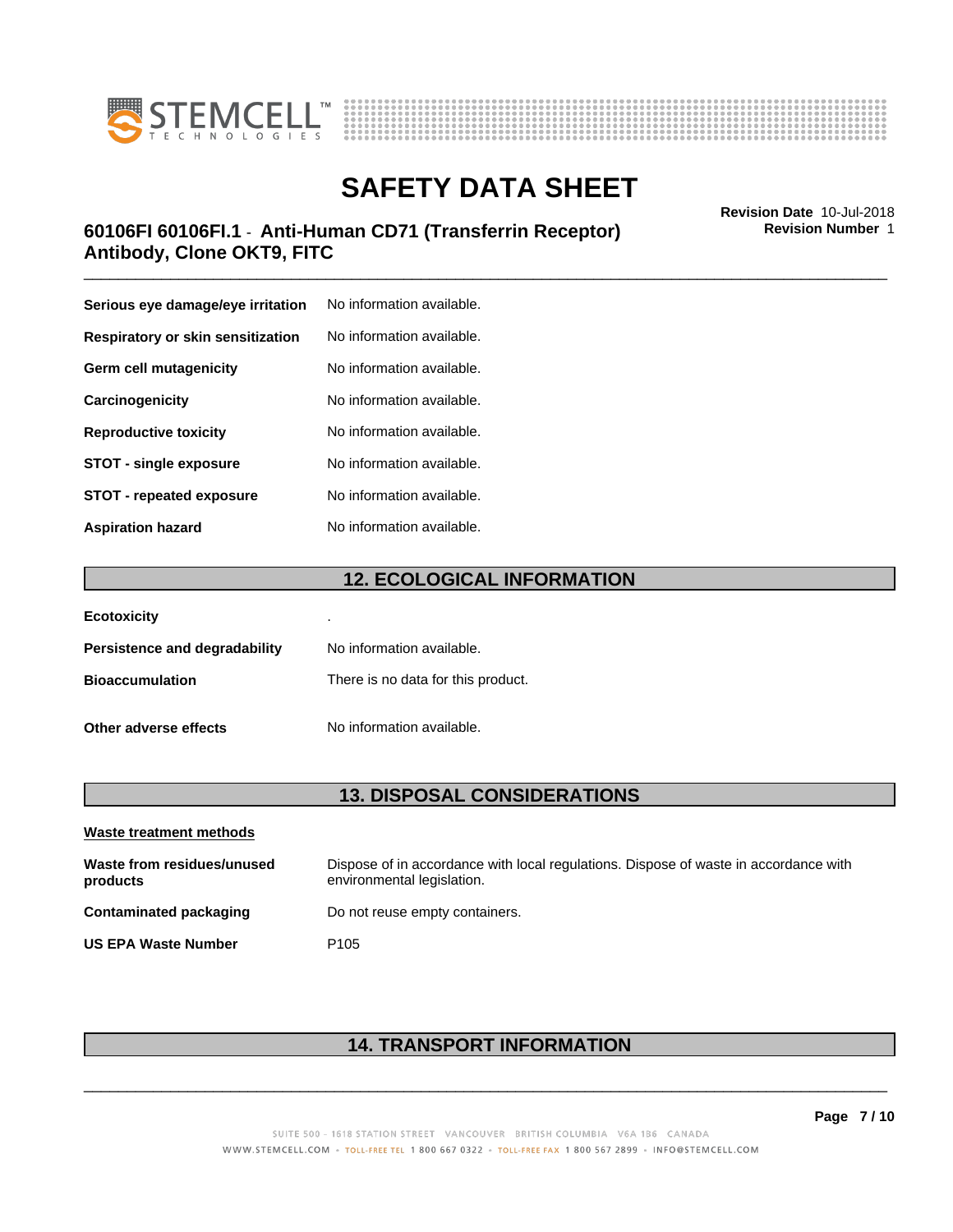



# **SAFETY DATA SHEET**<br>Revision Date 10-Jul-2018

### \_\_\_\_\_\_\_\_\_\_\_\_\_\_\_\_\_\_\_\_\_\_\_\_\_\_\_\_\_\_\_\_\_\_\_\_\_\_\_\_\_\_\_\_\_\_\_\_\_\_\_\_\_\_\_\_\_\_\_\_\_\_\_\_\_\_\_\_\_\_\_\_\_\_\_\_\_\_\_\_\_\_\_\_\_\_\_\_\_\_\_\_\_ **Revision Date** 10-Jul-2018 **60106FI 60106FI.1** - **Anti-Human CD71 (Transferrin Receptor) Antibody, Clone OKT9, FITC**

**DOT** Not regulated **TDG** Not regulated **MEX** Not regulated **ICAO** (air) Not regulated **IATA** Not regulated **IMDG** Not regulated **RID** Not regulated **ADR** Not regulated **ADN** Not regulated

### **15. REGULATORY INFORMATION**

| International Inventories |                 |
|---------------------------|-----------------|
| TSCA                      | Complies        |
| <b>DSL/NDSL</b>           | Complies        |
| <b>EINECS/ELINCS</b>      | Complies        |
| ENCS                      | Does not comply |
| <b>IECSC</b>              | Complies        |
| KECL                      | Complies        |
| <b>PICCS</b>              | Complies        |
| AICS                      | Complies        |
|                           |                 |

 **Legend:**

 **TSCA** - United States Toxic Substances Control Act Section 8(b) Inventory

 **DSL/NDSL** - Canadian Domestic Substances List/Non-Domestic Substances List

 **EINECS/ELINCS** - European Inventory of Existing Chemical Substances/European List of Notified Chemical Substances

 **ENCS** - Japan Existing and New Chemical Substances

 **IECSC** - China Inventory of Existing Chemical Substances

 **KECL** - Korean Existing and Evaluated Chemical Substances

 **PICCS** - Philippines Inventory of Chemicals and Chemical Substances

 **AICS** - Australian Inventory of Chemical Substances

### **US Federal Regulations**

### **SARA 313**

Section 313 of Title III of the Superfund Amendments and Reauthorization Act of 1986 (SARA). This product does not contain any chemicals which are subject to the reporting requirements of the Act and Title 40 of the Code of Federal Regulations, Part 372.

 $\overline{\phantom{a}}$  ,  $\overline{\phantom{a}}$  ,  $\overline{\phantom{a}}$  ,  $\overline{\phantom{a}}$  ,  $\overline{\phantom{a}}$  ,  $\overline{\phantom{a}}$  ,  $\overline{\phantom{a}}$  ,  $\overline{\phantom{a}}$  ,  $\overline{\phantom{a}}$  ,  $\overline{\phantom{a}}$  ,  $\overline{\phantom{a}}$  ,  $\overline{\phantom{a}}$  ,  $\overline{\phantom{a}}$  ,  $\overline{\phantom{a}}$  ,  $\overline{\phantom{a}}$  ,  $\overline{\phantom{a}}$ 

**Revision Number** 1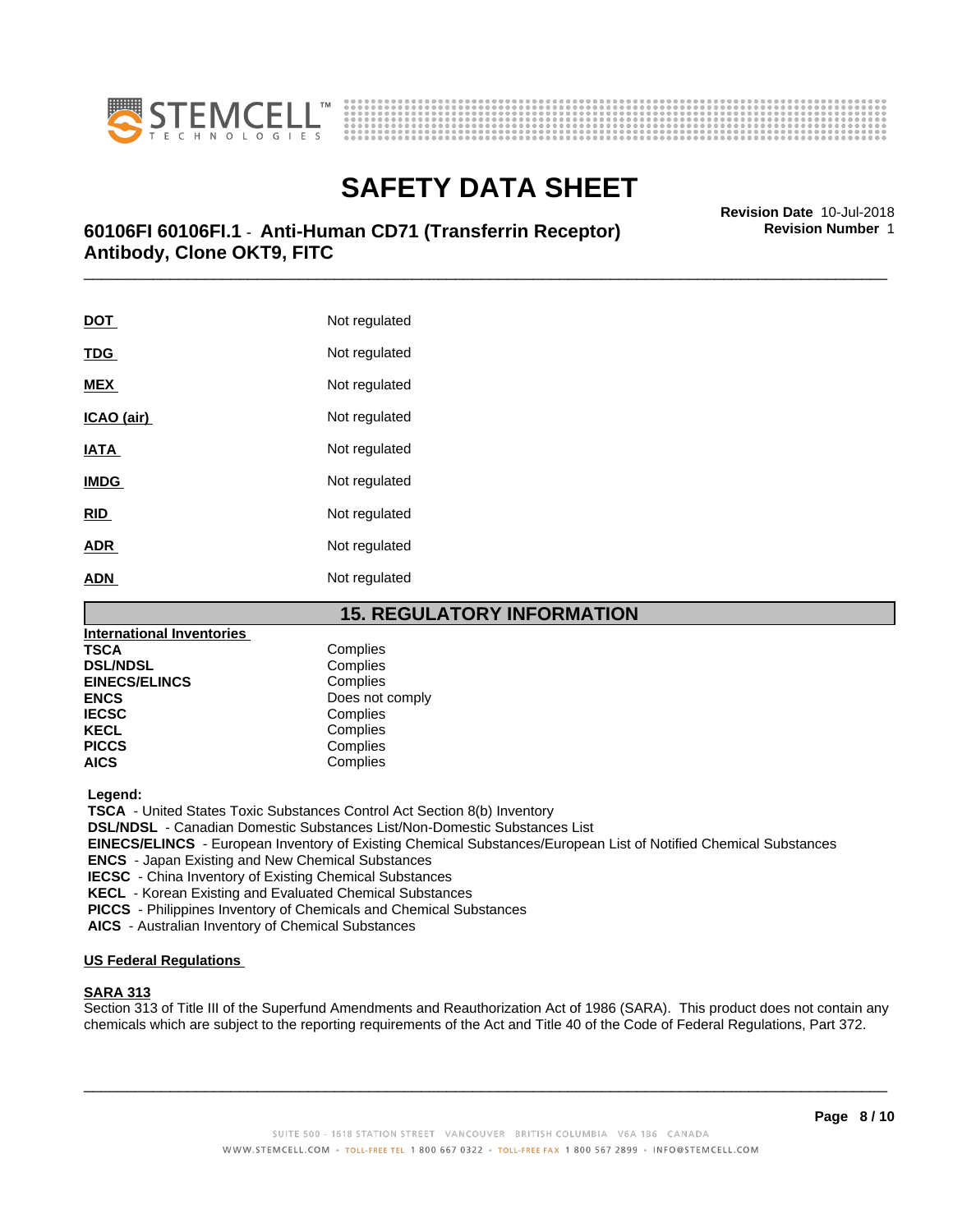



\_\_\_\_\_\_\_\_\_\_\_\_\_\_\_\_\_\_\_\_\_\_\_\_\_\_\_\_\_\_\_\_\_\_\_\_\_\_\_\_\_\_\_\_\_\_\_\_\_\_\_\_\_\_\_\_\_\_\_\_\_\_\_\_\_\_\_\_\_\_\_\_\_\_\_\_\_\_\_\_\_\_\_\_\_\_\_\_\_\_\_\_\_ **Revision Date** 10-Jul-2018 **60106FI 60106FI.1** - **Anti-Human CD71 (Transferrin Receptor) Antibody, Clone OKT9, FITC**

**Revision Number** 1

| SARA 311/312 Hazard Categories    |    |  |
|-----------------------------------|----|--|
| Acute health hazard               | N٥ |  |
| <b>Chronic Health Hazard</b>      | No |  |
| <b>Fire hazard</b>                | No |  |
| Sudden release of pressure hazard | No |  |
| <b>Reactive Hazard</b>            | N٥ |  |

### **CWA (Clean WaterAct)**

This product does not contain any substances regulated as pollutants pursuant to the Clean Water Act (40 CFR 122.21 and 40 CFR 122.42).

### **CERCLA**

This material, as supplied, does not contain any substances regulated as hazardous substances under the Comprehensive Environmental Response Compensation and Liability Act (CERCLA) (40 CFR 302) or the Superfund Amendments and Reauthorization Act (SARA) (40 CFR 355). There may be specific reporting requirements at the local, regional, or state level pertaining to releases of this material.

### **US State Regulations**

### **California Proposition 65**

This product does not contain any Proposition 65 chemicals.

### **U.S. State Right-to-Know Regulations**

### **US State Regulations**

| Chemical name                         | New Jersey | <b>Massachusetts</b> | Pennsylvania |
|---------------------------------------|------------|----------------------|--------------|
| Water<br>7732-18-5                    |            |                      |              |
| Sodium Phosphate Dibasic<br>7558-79-4 |            |                      |              |
| Sodium Azide<br>26628-22-8            |            |                      |              |

### **U.S. EPA Label Information**

**EPA Pesticide Registration Number** Not applicable

### **16. OTHER INFORMATION, INCLUDING DATE OF PREPARATION OF THE LAST REVISION**

**Prepared By, State Control. STEMCELL Technologies Canada Inc.**